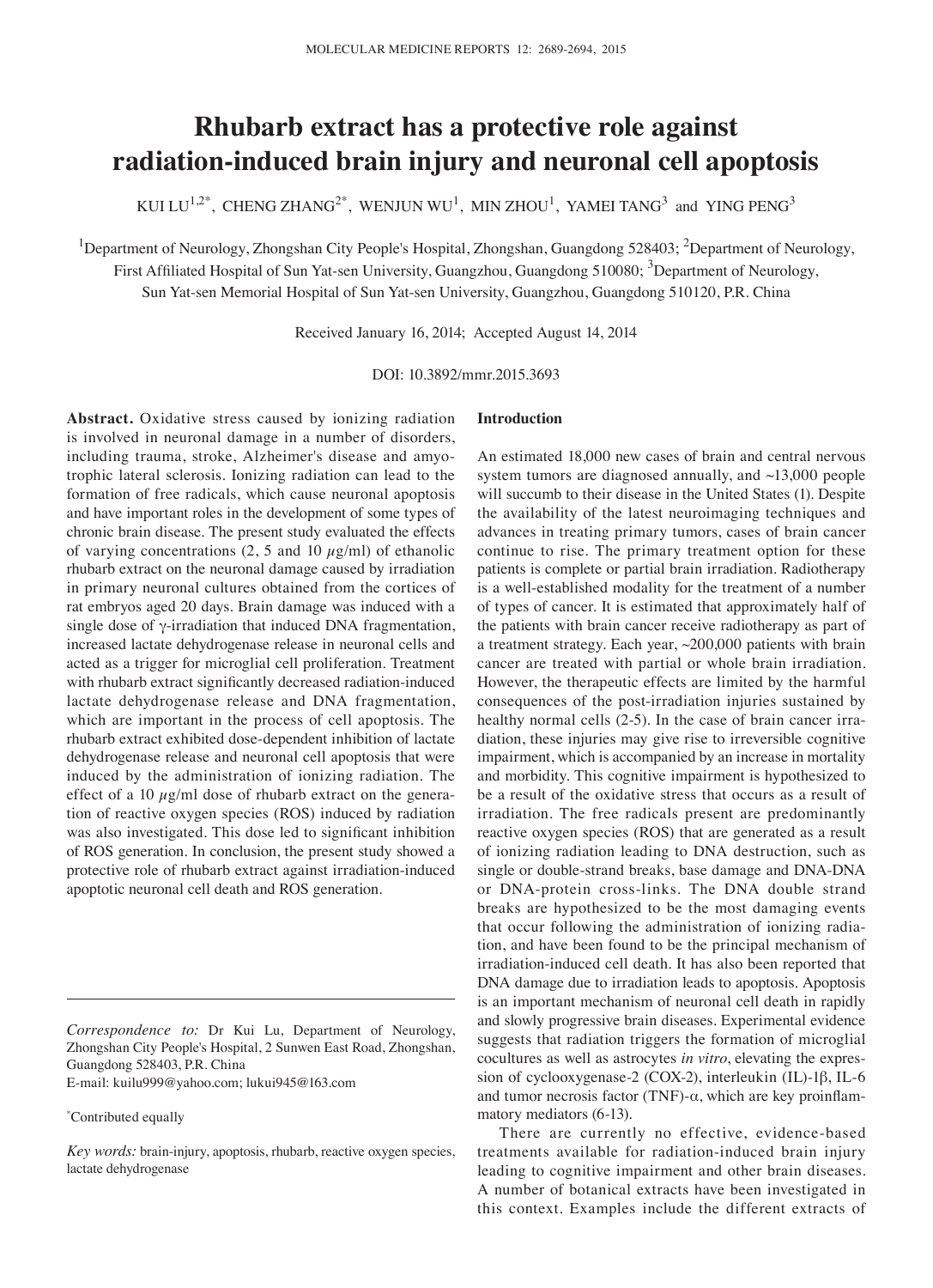*Ginkgo biloba*, *Centella asiatica*, *Hippophae rhamnoides*, *Osimum sanctum*, *Panax ginseng*, *Podophyllum hexandrum*, *Tinospora cordifolia*, *Piper longum*, *Mentha arvensis* and *Mentha piperita*. Numerous natural and herbal products, which are of medicinal use have become important ingredients in the human diet. The capacity of dietary ingredients to provide protection against radiation-induced injury has until now remained unexplored. Radioprotective dietary supplements may be an ideal form of treatment, as they are used frequently as part of a normal diet, as they are non-toxic and have minimal side effects (14).

*Rheum officinale* Baill. (a member of the Polygonaceae family) is a perennial herb, the dried roots and rhizomes of which are commonly termed rhubarb. *Rheum officinale* is also called Chinese rhubarb and is used in traditional Chinese medicine, where it is termed '*Yao yong dahuang'*. Anthraquinones, dianthraquinones, stilbenes, flavonoids and polyphenols are the principal phytoconstituents of the majority of rhubarbs. Emodin (1,3,8-trihydroxy-6-methylanthraquinone) is a naturally occurring anthraquinone present in the roots and rhizomes of Chinese herbs, including *Rheum officinale* and *Rheum emodi*. Rhubarb has been reported to have several pharmacological effects, including anti-inflammatory, antibacterial, purgative and anticancer properties. Certain species of *Rheum* have been used against radiation-induced immune damage in rats (15-17).

The aim of the present study was to evaluate the radioprotective action of *Rheum officinale* extract against neuronal apoptotic cell death and ROS generation induced by ionizing radiation. Phytochemical analysis by liquid chromatography-mass spectrometry (LC-MS) and high performance liquid chromatography (HPLC) were also conducted, which led to the identification of five chemical constituents that were present in the extract.

## **Materials and methods**

*Materials.* Bis-benzimide was obtained from Sigma-Aldrich (St. Louis, MO, USA). Phosphate-buffered saline (PBS) and fetal bovine serum (FBS) were purchased from Thermo Fischer Scientific (Waltham, MA, USA).

*Plant material and extraction procedure. Rheum officinale* was collected between August and September of 2012 from a local site in Guangzhou, China. The identity of the plant material was confirmed by an experienced taxonomist. The rhizomes of *Rheum officinale* were thoroughly washed with tap water, shade dried and cut into small sections. Ethanol (95%) was used for hot extraction, which was conducted over 3 h using a soxhlet extraction apparatus (Jianhu Shendi Glass Instruments Co., Ltd., Yancheng, China). The extract was then concentrated under reduced pressure in a rotary evaporator (Hangzhou Greatcool Refrigeration Equipment Co., Ltd., Hangzhou, China) at 40˚C and maintained in a refrigerator at 4˚C prior to use. Emodin and aloemodin were obtained from Sigma-Aldrich.

*Animals.* Female Sprague-Dawley rats were obtained from the Experimental Animal Centre of Sichuan University (Chengdu, China). Animals were treated in accordance with the Guide for Animal Care and Use of Laboratory Animals (National Institute of Health, 1996). All procedures were approved by the Ethics Committee of the General Hospital of Chengdu Military Region (Chengdu, China).

*Primary neuronal cultures.* Primary neuronal cultures were obtained from the cortex of rat embryos aged 20 days. Pregnant rats were sacrificed by decapitation and the embryos were removed aseptically. Cortices were removed from the embryos using a dissection microscope (Ningbo Zhanjing Optical Instruments Co., Ltd., Ningbo, China). Tissues were ground and trypsinized using 0.21% trypsin-EDTA in 0.2 M PBS for 10 min at 37˚C. Following centrifugation, tissues were suspended in modified Eagle's medium (MEM; Hangzhou Sijiqing Biological Products Co., Ltd., Hangzhou, China) containing 10% FBS and triturated with a Pasteur pipette (Runlab Labware Manufacturing Co., Ltd., Taizhou, China). The resulting single-cell suspension was collected and the cell density of the suspension was measured using a hemocytometer (BD Biosciences, Franklin Lakes, NJ, USA). Cells were cultured onto poly-D-lysine coated 96-well plates  $(1x10<sup>6</sup>)$ cells/well). Cell cultures were maintained at  $37^{\circ}$ C in a CO<sub>2</sub> incubator. The resultant culture comprised 95% neuronal cells, 3.5% astrocytes, 0.5% oligodendrocytes, 0.6% microglia and 0.4% ependymal cells.

*Exposure of primary cultures to ionizing radiation.* Following culture for seven days, cells were treated with 20  $\mu$ g/ml rhubarb extract, 10  $\mu$ M emodin and 10  $\mu$ M aloemodin in MEM and 10% FBS. The primary cultures were then subjected to irradiation in a 137Cs irradiator (J.L. Shepherd and Associates, San Fernando, CA, USA) with a 2 Gy γ-ray dose. Following irradiation, cultures were maintained for 24 h at 37˚C in a 7.5%  $CO<sub>2</sub>$  incubator prior to analysis.

*Measurement of ROS generation.* ROS generation was measured using a 2',7'‑dichlorofluorescein (DCFH‑DA) probe as described previously (18). DCFH-DA enters cells where it is cleaved by cellular esterases and becomes impermeable. The probe becomes fluorescent on oxidization by ROS. Cell cultures were washed with PBS, supplemented with 0.15 g/l CaCl, and 0.2 g/l MgCl<sub>2</sub>, incubated with 10  $\mu$ M DCFH-DA for 30 min, washed with PBS to remove any excess probe and incubated with 10  $\mu$ g/ml rhubarb extract. After 3 h, the cells were irradiated in a 137Cs irradiator with a single dose of 2 Gy γ-rays. At 1 h following irradiation, ROS generation was measured using a FACS BD Calibur (BD Biosciences, Bedford, MA, USA), and BD Cell Quest Pro 6.0 software was used to analyze the data.

*Lactate dehydrogenase (LDH) assay.* At 24 h post-irradiation, the cell culture medium was harvested and rendered cell-free using centrifugation (15,000 x g for 5 min at 4˚C). LDH Cytotoxicity Assay kit (Roche Diagnostics Corporation, Indianapolis, IN, USA) was used to measure the release of LDH from the cells. After a 40 min incubation at room temperature using the LDH kit, the LDH release was measured at a wavelength of 495 nm using a microplate system enzyme-linked immunospot assay reader (MHM-96B; Changchun MH Medical Co., Ltd., Changchun,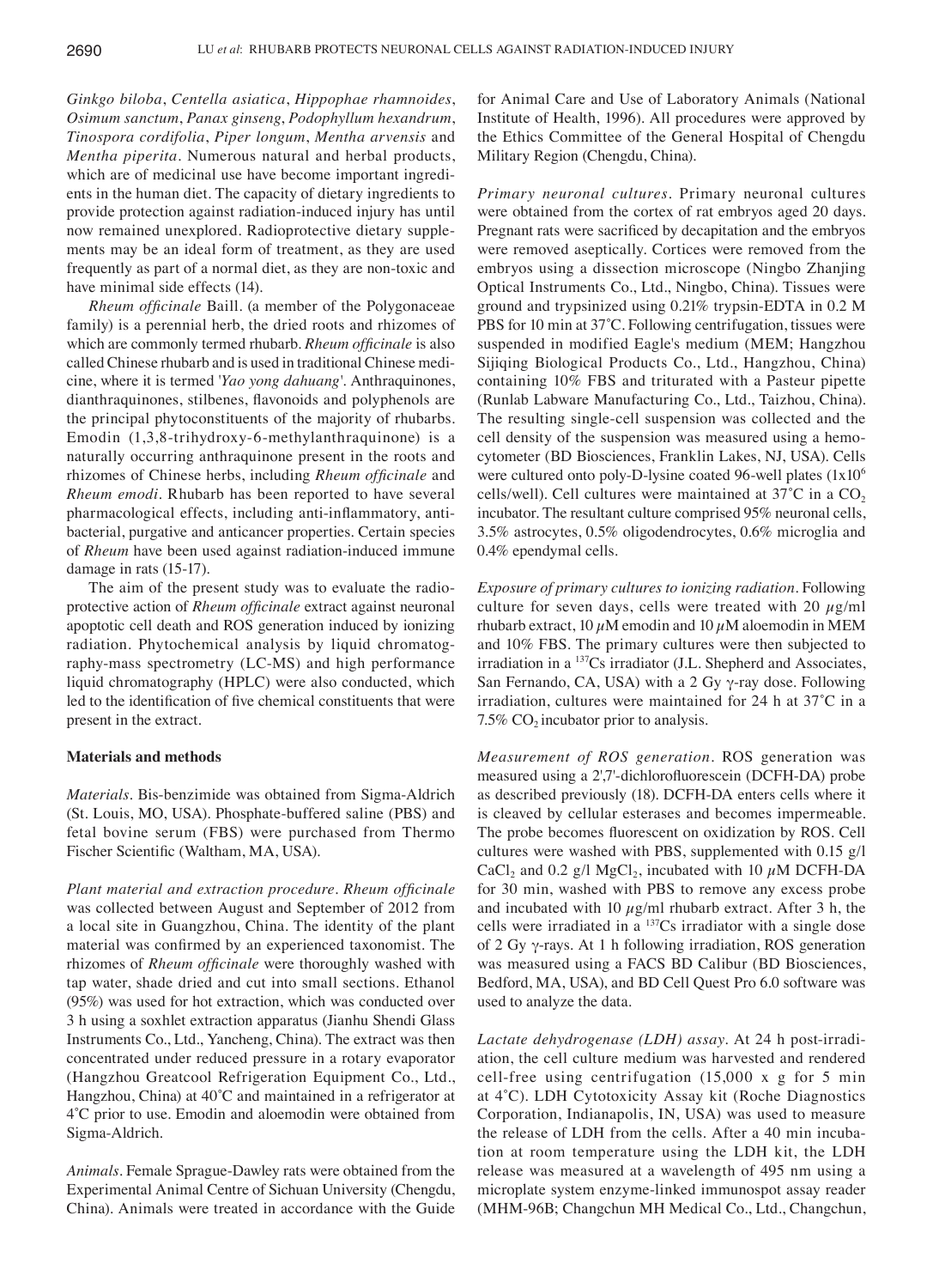

Figure 1. Radiation-induced ROS generation. Cells were pretreated with  $10 \mu g/ml$  rhubarb extract, NAC or control for 3 h. Cells were irradiated with a single dose of 2 Gy γ-rays and ROS generation was measured 1 h post-irradiation. The results are presented as arbitrary fluorescence units. ROS, reactive oxygen species; NAC, N-acetylcysteine.

China). Three different concentrations  $(2, 5 \text{ and } 10 \mu\text{g/ml})$  of the rhubarb extract were used to evaluate its effect on lactate dehydrogenase release in neuronal cell cultures.

*Measurement of apoptosis.* Bis-benzimide nuclear staining was used to detect DNA fragmentation. Cells were plated onto 96-well plates coated with poly-D-lysine for bis-benzimide staining. Cells were fixed with 5% paraformaldehyde in 0.1 M PBS, washed with 0.1 mM PBS and stained with bis-benzimide (10  $\mu$ g/ml), which is a fluorescent DNA-binding dye, for 10 min at 25˚C. Three different concentrations (2, 5 and 10  $\mu$ g/ml) of the rhubarb extract were used to investigate its effect on neuronal apoptosis. Cells were examined under an optical fluorescence microscope (Ningbo Sunny Instruments Co. Ltd., Zhejiang, China). The number of cells with apoptotic bodies per total cell number was calculated from 8-10 random fields of  $6x10<sup>3</sup>$  cells/well. Three wells were assessed per treatment.

*LC‑ESI‑MS‑MS*/*HPLC analysis.* LC-MS equipment consisted of a chromatographic system (LC-MS QqQ-6410B Agilent, 1260 Infinity series (Agilent Technologies, Santa Clara, CA, USA) coupled with an Agilent Triple Quad mass spectrometer fitted with an electrospray ionization source, using the following MS conditions: MS range, 100-1,200 Da; MS spectra obtained using positive and negative modes; nebulizer gas,  $45 \psi$ ; and capillary voltage,  $4000 \text{ V}$ .

HPLC analysis was conducted using an Agilent 1260 infinity series (Agilent Technologies). A chromolith RP-18e column (4.6 mm ID, 50 mm length) was used. The mobile phase consisted of (A) aqueous acetic acid (0.5%) and (B) 70% methanol. The mobile phase gradient was as follows: 0-8 min, linear gradient from 10 to 25% of B; 8-12 min, isocratic conditions at 25% of B; 12-16 min, linear gradient from 25 to 40% of B; 16-40 min, linear gradient from 40 to 50% of B; and 40-50 min, linear gradient from 50 to 100% of B. The flow rate used was 1 ml/min.

*Statistical analysis.* All data are expressed as the mean ± standard error of the mean. One way analysis of variance was

used. All statistical analyses were conducted using SPSS version 11.5 (SPSS Inc., Chicago, IL, USA). P≤0.05 was considered to indicate a statistically significant difference.

### **Results**

*ROS generation.* The present study used the oxidation-sensitive probe DCFH-DA to determine ROS generation in neuronal cells that had been incubated with the rhubarb extract prior to irradiation with a single dose of 2 Gy γ-rays. As hypothesized, irradiating the cells resulted in enhanced ROS production even at 1 h post-irradiation. This increased ROS generation was inhibited in cells treated with rhubarb extract at a dose of 10  $\mu$ g/ml. This result was confirmed by incubating the cells with N-acetylcysteine, a known ROS scavenger. This also inhibited the radiation-induced increase in DCF fluorescence, which corresponded to decreased ROS generation (Fig. 1).

*Cell apoptosis and lactate dehydrogenase release.* Significant cell death, as measured by lactate dehydrogenase release, was observed following irradiation at a dose of 2 Gy. Irradiation reduced the numbers of neuronal cells by 50-55% and apoptosis was observed at 24 h post-irradiation. Using bis-benzimide staining, condensed and fragmented DNA was detected in the apoptotic cells. The extract exhibited a dose-dependent inhibition of radiation-induced apoptotic neuronal cell death, with the 10  $\mu$ g/ml dose of the extract resulting in the greatest degree of inhibition (P<0.05; Figs. 2 and 3). Furthermore, in the bis-benzimide stained cultures, the rhubarb extract significantly reduced the number of neurons with condensed and fragmented DNA, particularly at the higher concentration (10  $\mu$ g/ml). As shown in Fig. 2, healthy surviving neurons have a large, round and intact nucleus without any deformation, whereas in apoptotic neurons the chromatin is condensed and fragmented. As shown in Fig. 2, in the control cell cultures no apoptotic neurons were observed. In the cell cultures treated with rhubarb extract, few apoptotic neurons were visible. Administration of the extract also prevented the increase in lactate dehydrogenase release induced by irradiation (P<0.05).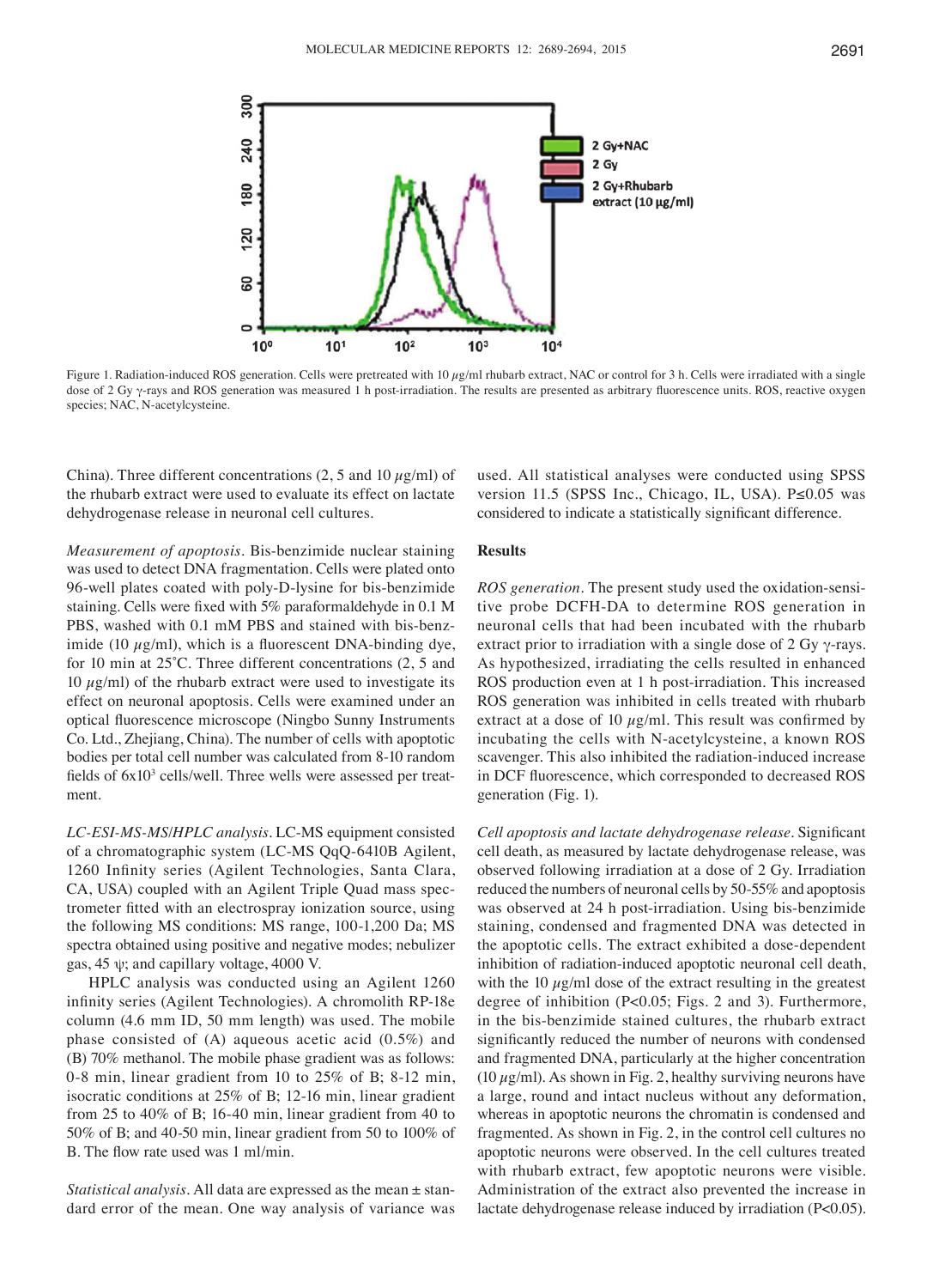

Figure 2. Fluorescent micrographs (using bis-benzimide staining) showing apoptotic fragmentation 24 h after 2 Gy γ-ray irradiation. Bis-benzimide nuclear staining was used to detect DNA fragmentation. Healthy neuronal cells have a large, round and intact nucleus, whereas apoptotic neurons have condensed nuclei containing fragmented chromatin. Fragmented orange nuclei indicate apoptosis and green staining indicates intact nuclei. Magnification, x100.



Figure 3. (A) Percentage of apoptotic neuronal cells still attached after 24 h 2 Gy irradiation, with and without rhubarb extract treatment, as detected by bis-benzimide staining. The extract exhibited a dose-dependent inhibition of apoptotic neuronal cell death, with 10  $\mu$ g/ml extract showing maximum inhibition (P<0.05). (B) Lactate dehydrogenase release 24 h post 2 Gy irradiation, with and without rhubarb extract treatment. The extract exhibited a dose-dependent inhibition of lactate-dehydrogenase release with a maximum effect at a 10  $\mu$ g/ml dose (P<0.05).\*P<0.05, \*\*P<0.01, as compared with the control cells.

Three different concentrations  $(2, 5 \text{ and } 10 \mu\text{g/ml})$  of the extract were used in the experiments that observed lactate dehydrogenase release and apoptosis. The extract exhibited a dose-dependent inhibition of lactate dehydrogenase release. The 10  $\mu$ g/ml dose inhibited lactate dehydrogenase release by >85% (Fig. 4).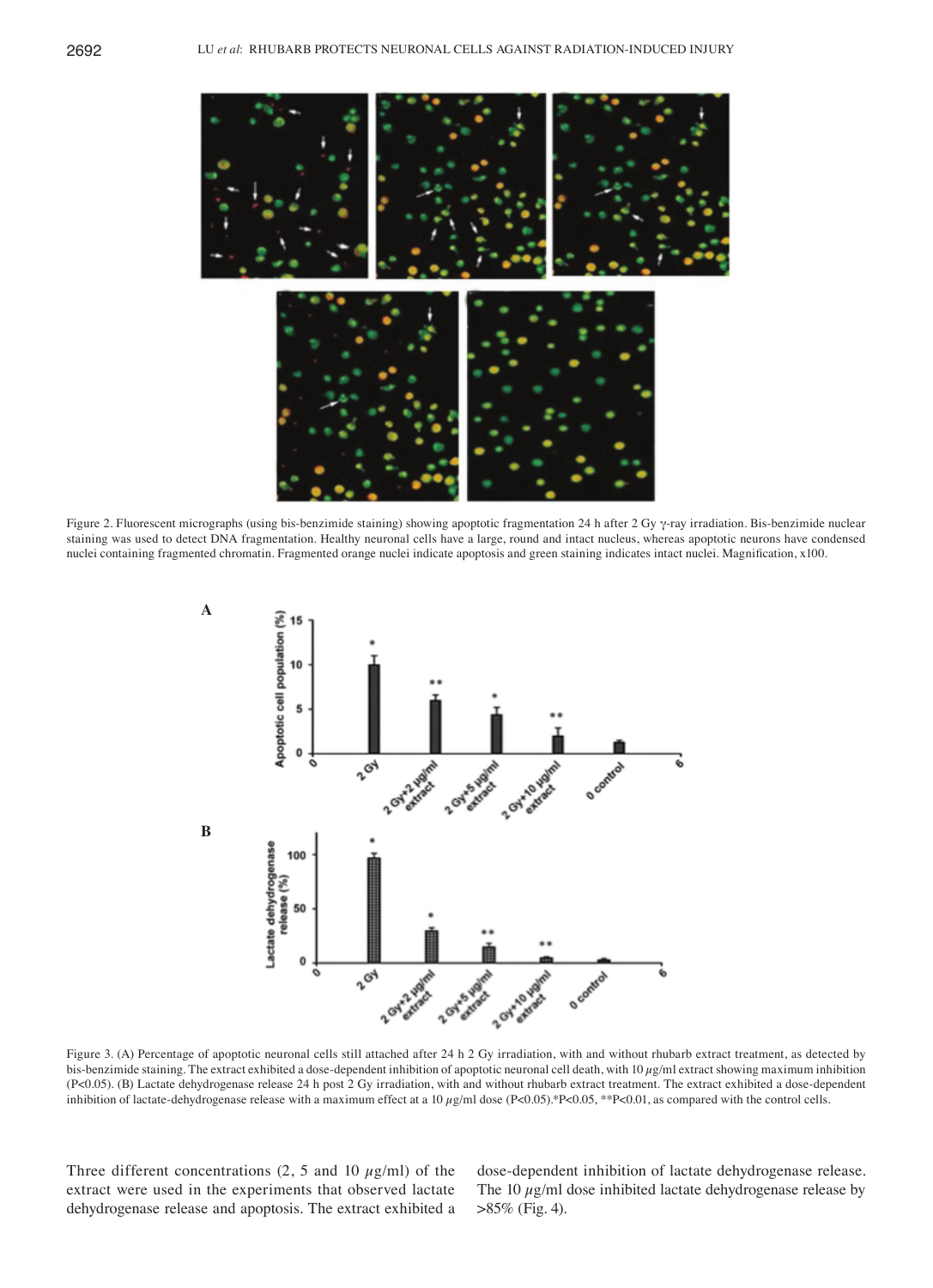

Figure 4. Molecular structures of the polyphenolic compounds identified in the ethanol extract of *Rheum officinale* by liquid chromatography-mass spectrometry.

*LC‑MS‑MS*/*HPLC analysis.* The phytochemical analysis of the *Rheum officinale* extract was conducted by LC-ESI-MS and HPLC with diode-array detection techniques. The extract was run under positive and negative ESI-MS conditions and it showed several major and minor ionic species. Fragmentation of the major peaks was used for the identification of compounds present in the extract. The identification of the chemical compounds was also conducted by comparing the molecular ion peaks, along with the MS fragmentation patterns, with those in the literature. The five chemical constituents identified were emodin, aloe‑emodin, chrysophanol, physcion and rhein (Fig. 4). Extraction of these phytoconstituents has previously been reported from this and other species of *Rheum*. These constituents have also been reported to possess a spectrum of biological properties, including antioxidant, antitumor and anti‑inflammatory effects.

## **Discussion**

The current study demonstrated that rhubarb extract provided significant protection against radiation‑induced apoptosis and reduced ROS generation in primary neuronal cultures. These results suggest that rhubarb extract may be useful as a medicinal agent against radiation-induced neuronal apoptosis, which leads to cognitive impairment. The extract may also be of use in alleviating the oxidative stress that is induced following partial or whole brain irradiation. Oxidative stress has been

reported to induce neuroinflammation, which is hypothesized to be involved in the development of radiation-induced brain injury.

Plant extracts contain a range of phytochemicals and therefore the radioprotective effects of these compounds are likely to be mediated through a number of mechanisms. Polyphenols in plants are involved in scavenging radiation-induced free radicals, in particular ROS which lead to DNA damage, such as single or double-strand breaks, base damage and DNA-DNA or DNA-protein cross-links. The DNA double strand breaks are hypothesized to be the most damaging events caused by ionizing radiation and are the primary mechanism leading to cell death due to irradiation. Polyphenols may also upregulate mRNA expression of antioxidant enzymes, including glutathione peroxidase, glutathione transferase, peroxidase, catalase and superoxide dismutase, and thus may alleviate the oxidative stress induced by ionizing radiation. The predominant medicinal constituents of rhubarb are emodin and aloemodin, which are polyphenols. Emodin has been reported to exhibit anti-inflammatory effects in a number of experimental models and any molecules with a similar structure are hypothesized to augment cancer therapy. The anti‑inflammatory action of emodin is linked to its inhibition of nitric oxide and cytokine production. It may also inhibit superoxide production (19-21). Emodin or emodin-containing extracts, such as rhubarb, are also reported to promote an antioxidant status due to inhibition of free radical formation, free radical scavenging,